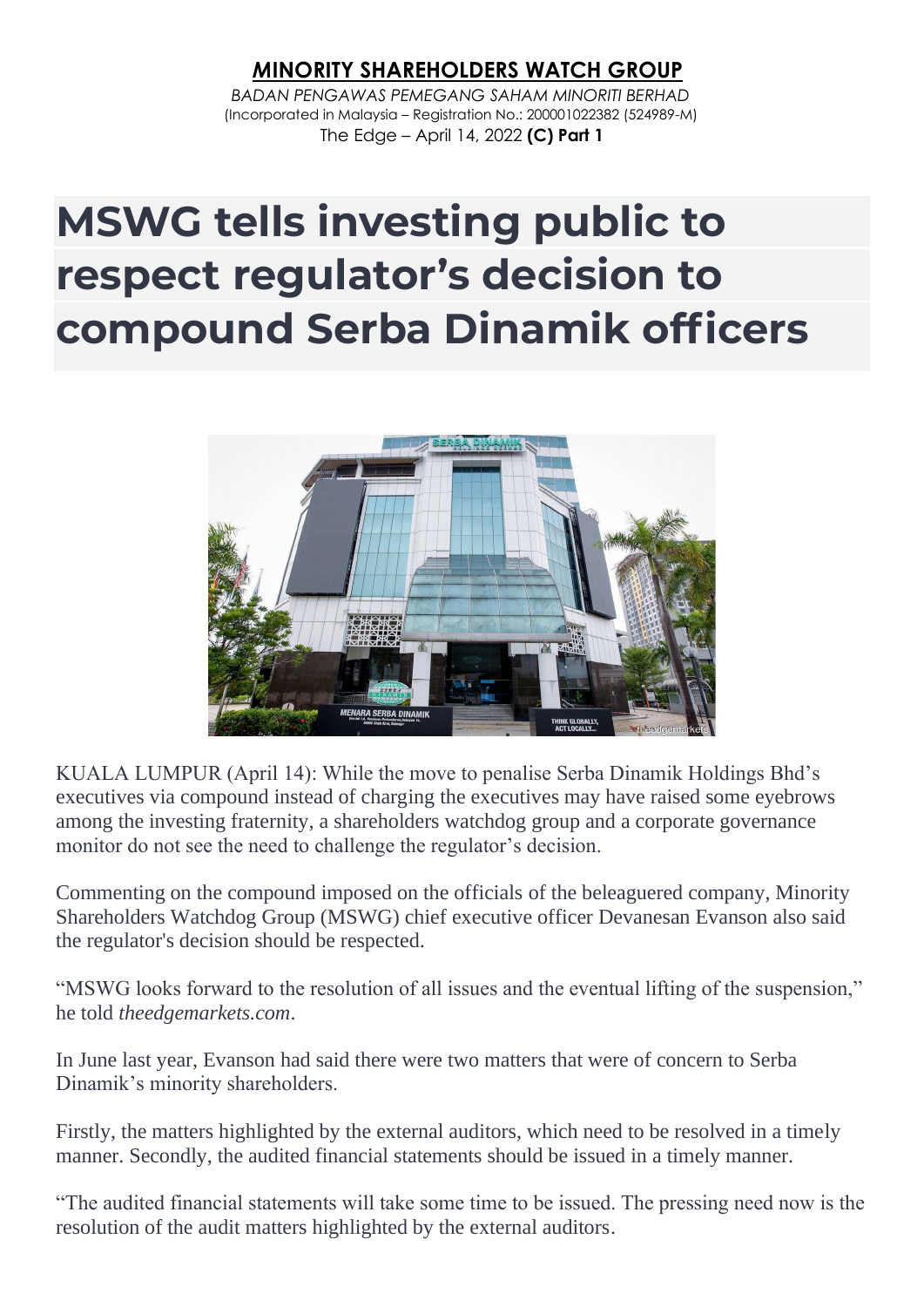## *M***INORITY SHAREHOLDERS WATCH GROUP**

*BADAN PENGAWAS PEMEGANG SAHAM MINORITI BERHAD* (Incorporated in Malaysia – Registration No.: 200001022382 (524989-M) The Edge – April 14, 2022 **(C) Part 2**

"This information is vital information for the minority shareholders to see the whole picture and make their informed investment decisions.

"Without the satisfactory resolution of these matters, there will be much speculation as to the truth and veracity of these audit matters. It should be noted that, generally, rumours tend to abound where there is a vacuum of information," he had said.

Serba Dinamik's institutional shareholders had also voiced their concerns regarding the audit issue.

In an email responding to *theedgemarkets.com* in June last year, the Employees Provident Fund (EPF) said it was concerned with the issues surrounding Serba Dinamik and was engaging with the company.

"Rest assured that the EPF's priority is to safeguard members' interest by ensuring that our investee companies adhere to the highest level of transparency and corporate governance," the fund said.

*Reuters* also reported in May last year that Permodalan Nasional Bhd (PNB) had said there is no merit in removing the appointed auditor before they finish the annual audit.

Separately, Malaysian Institute of Corporate Governance (MICG) chairman David W Berry on Thursday said it is good news that the issues surrounding Serba Dinamik are beginning to find some resolution.

However, he said MICG could not comment on the sanctions announced by the authorities.

"They will view this matter from their own perspective," he told *theedgemarkets.com*.

"It can only be beneficial to the company and its stakeholders, who have faced a prolonged period of uncertainty. We look forward to seeing how a restructured board and management address the issues," he said.

Securities Commission Malaysia (SC) on Wednesday compounded Serba Dinamik's chief executive officer (CEO), executive director and two officers for a sum of RM3 million each for a false statement in relation to the revenue figure of RM6.01 billion contained in Serba Dinamik's quarterly report on consolidated results for the quarter and year ended Dec 31, 2020.

The individuals involved are Serba Dinamik CEO/group managing director Datuk Dr Mohd Abdul Karim Abdullah, executive director Datuk Syed Nazim Syed Faisal, group chief financial officer Azhan Azmi, and vice president of accounts and finance Muhammad Hafiz Othman.

"This follows the decision of the public prosecutor to accept the representation made to the Attorney-General's Chambers by Serba Dinamik and the individuals involved regarding the charges pending in court," said SC.